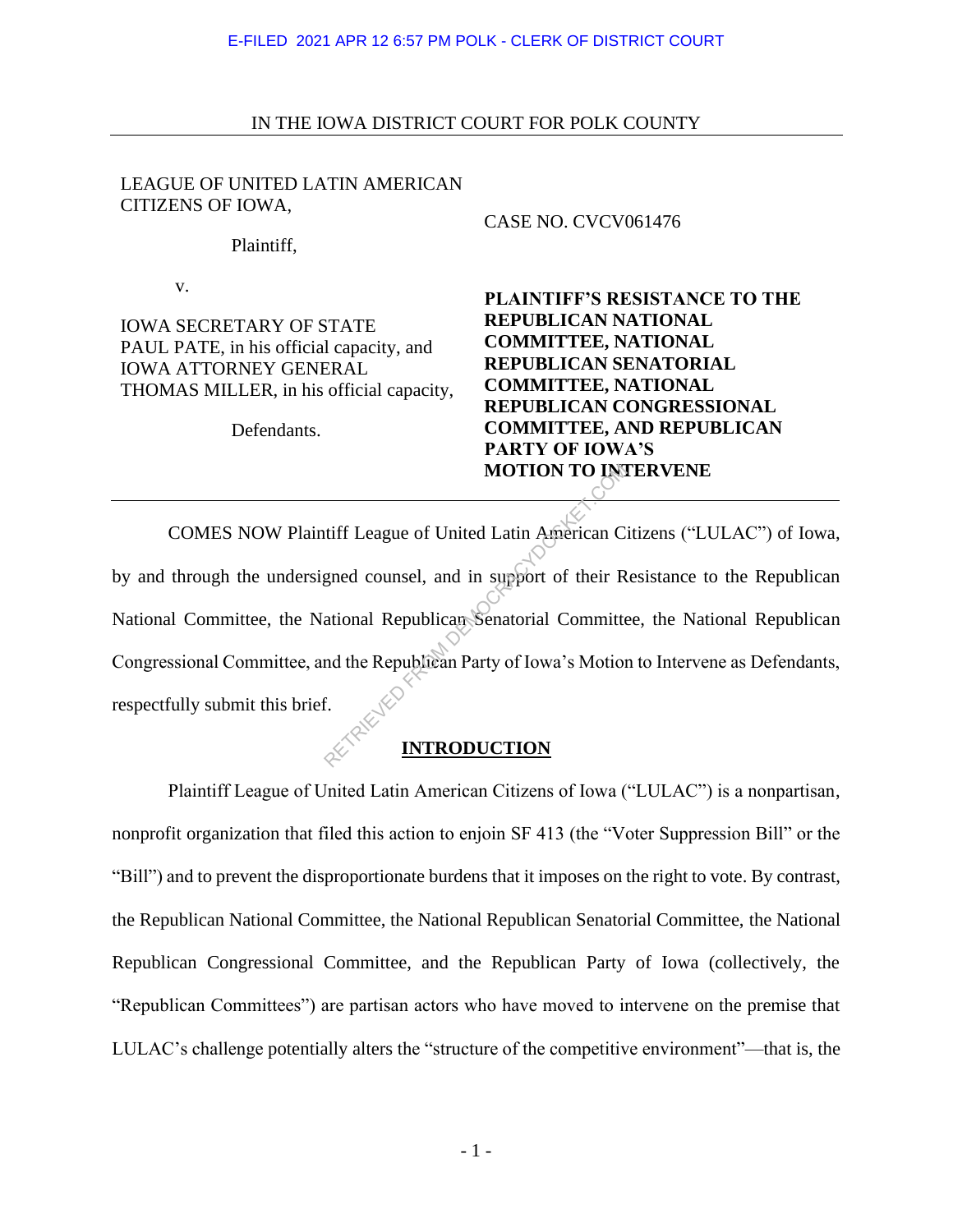rules by which elections are run, ostensibly to the detriment of Republican candidates. This argument is flawed for two reasons.

*First*, although their claim of interest necessarily relies on it, the Republican Committees make no attempt to articulate *how* the "competitive environment" or their interests in "assist[ing] Republican candidates in winning election" is actually impaired by this action. LULAC's lawsuit seeks to re-instate Iowa's longstanding elections practices, not change them. Although the Voter Suppression Bill went into effect on March 8, 2021, no elections have taken place under this new law. And no statewide elections will take place until 2022. Any injunction of the recently-enacted voting laws would maintain, rather than alter, the "competitive environment" that the Republican Committees have long operated within. Under those pre-existing laws, Republican candidates enjoyed statewide success up and down the ballot. Perhaps even more importantly, the Republican Committees offer no explanation of how LULAC's requested relief would impairs their stated interests going forward. In absence of any such explanation, the Republican Committee's interest in enforcing the Bill is no different than any other Iowan who prefers the changes to the state's elections laws (for whatever reason). In other words, a generalized and indirect grievance, rather than one particularized and concrete. *Second*, even if the Republican Committees generalized desire to enforce the Bill could amount to a protectible interest (and under well-established case law, it does not), it is adequately represented by Defendants Paul Pate and Thomas Miller. These officials are tasked respectively with administering and enforcing the law and have given no indication that they will not defend it.<sup>1</sup> Indeed, it is particularly curious that the Republican Committees suddenly believe Secretary Pate incapable of protecting political parties' interests as, just last year, the Republican Committees themselves—along with the Trump campaign rather than alter, the "competitive environment<br>cated within. Under those pre-existing 1<br>b and down the ballot. Perhaps even more<br>nation of how LULAC's requested relies<br>bsence of any such explanation, the Republic<br>ifferent

<sup>&</sup>lt;sup>1</sup> Notably, Defendant Pate is a Republican.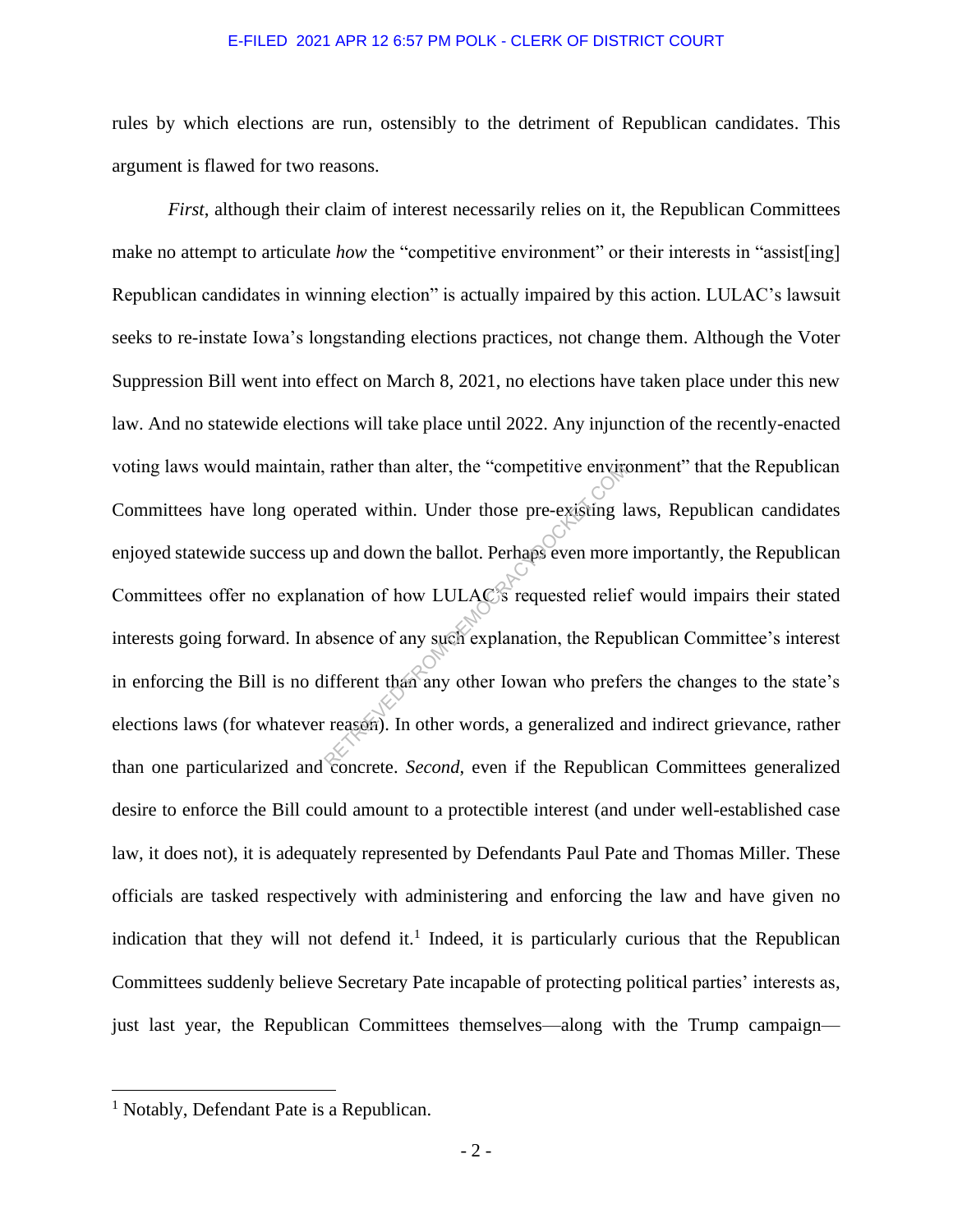successfully opposed the intervention of Democratic Party committees in two separate cases in Iowa involving the validity of absentee ballot forms distributed to voters, arguing in both cases that the Secretary adequately represented the Democratic Party's interests and that intervention would delay and complicate adjudication of the issue. *Finally*, the Republican Committees' alternative request for permissive intervention should be denied because their participation in this action would serve only to waste judicial resources, prolong litigation, and needlessly duplicate proceedings, all to LULAC's detriment.

To the extent the Republican Committees wish to lend their voice to the resolution of these issues, they may seek leave to submit an amicus brief, but their generalized interest in enforcing laws do not confer a right to participate in this case, and the likelihood of protracted litigation and duplicative filings and discovery counsels against permissive intervention.

## **FACTUAL BACKGROUND**

After record-breaking voter turnout and in the 2020 general election, Iowa's Republican majority swiftly passed the Voter Suppression Bill along party lines. Compl. at ¶ 21. Although the Bill's effective date was March 9, 2021, no elections have yet taken place under the new law, and no statewide elections will take place under the law until 2022. to submit an amicus brief, but their gene<br>participate in this case, and the likelihoo<br>very counsels against permissive interver<br>**EACTUAL BACKGROUND**<br>g voter turnout and in the 2020 general<br>voter Suppression Bill along part

The Voter Suppression Bill was introduced in the immediate aftermath of a prolonged cynical attempt to overturn the 2020 presidential election results through false accusations of voter fraud, but the Bill's sponsors have repeatedly and vehemently asserted that the Bill is not meant to combat voter fraud *and* that Iowa's elections are secure. Compl. at ¶ 4, 66. Instead, they claim to have advanced the bill to reassure Iowa voters that the election process is secure. Compl. at  $\P$  4.

The proponents' rationalizations, however, do not align with the assortment of voting restrictions included in the Bill, most of which have nothing to do with election security. The Voter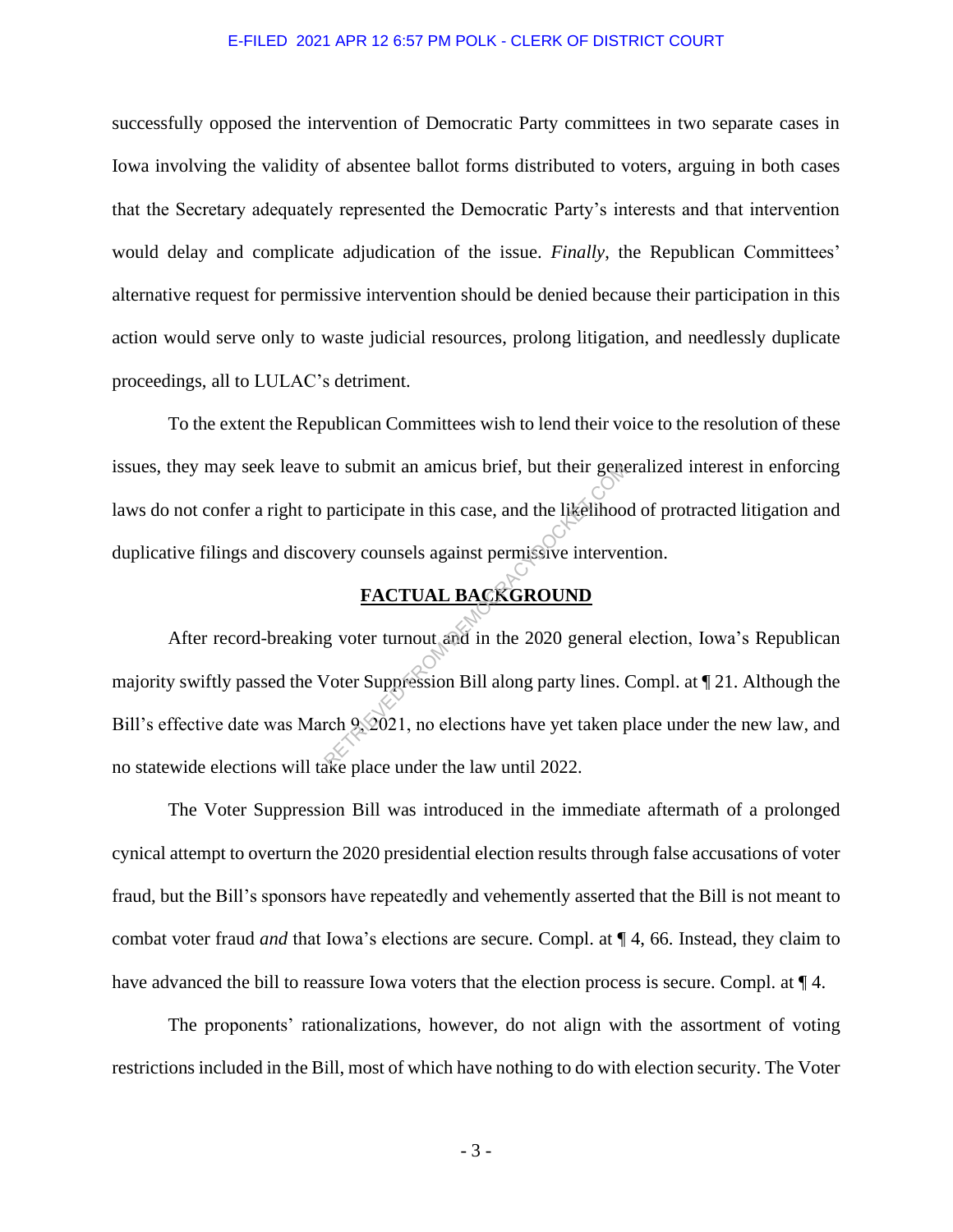Suppression Bill's restrictions reduce or in some cases eliminate opportunities for Iowans to vote by, for instance, (1) reducing the number of days when voters can register before elections (SF 413 § 22); (2) reducing the number of days when voters can request absentee ballots (*id.* §§ 43, 45); (3) shortening the absentee voting period by more than one week (*id.* § 47); (4) reducing the number of days when county auditors can send out absentee ballots (*id.* §§ 45, 47); (5) reducing the number of days for most voters to return their absentee ballots and applying ballot-receipt deadlines unequally (*id.* §§ 1, 52, 54, 66); (7) inhibiting or eliminating the ability of election officials to establish convenient opportunities for absentee voting at satellite voting stations, county auditors' offices, and drop boxes (*id.* §§ 50–51, 53); (8) criminalizing the act of assisting voters with returning their absentee ballots and preventing voters from selecting a person of their choice to return their ballots (*id.* § 65); (9) shortening the length of time when polls are open on election day (*id.* § 36); and (10) reducing the amount of time that employers must provide to certain employees on election day so they can vote (*id.* § 41). Express (*id.* §§ 50–51, 53); (8) crum<br>bsentee ballots and preventing voters from<br> $(id. \S 65)$ ; (9) shortening the length of<br> $d$  (10) reducing the amount of time that<br>an day so they can vote (*id.* § 41).<br>simpose burdens on

The Bill's restrictions impose burdens on Iowa voters generally, but the burden on the right to vote is especially severe for minority voters and young voters. And as the overwhelming number of public comments formally lodged against the Bill (as well as scores of opinion pieces that have been written regarding the same) reflect, Iowa voters by and large did not want their elections to be restricted in these ways. More than 1,200 submitted comments on the Bill as it was being considered, with fewer than three dozen in support. The rest were opposed, and strongly so, making it clear that they viewed the law as an entirely unnecessary exercise in voter suppression that would make Iowa's elections less trustworthy, not more. The county auditors, who are tasked with actually running the state's elections, felt the same. In fact, the Iowa State Association of County Auditors affirmatively opposed the Bill, on the grounds that it would both make voting harder for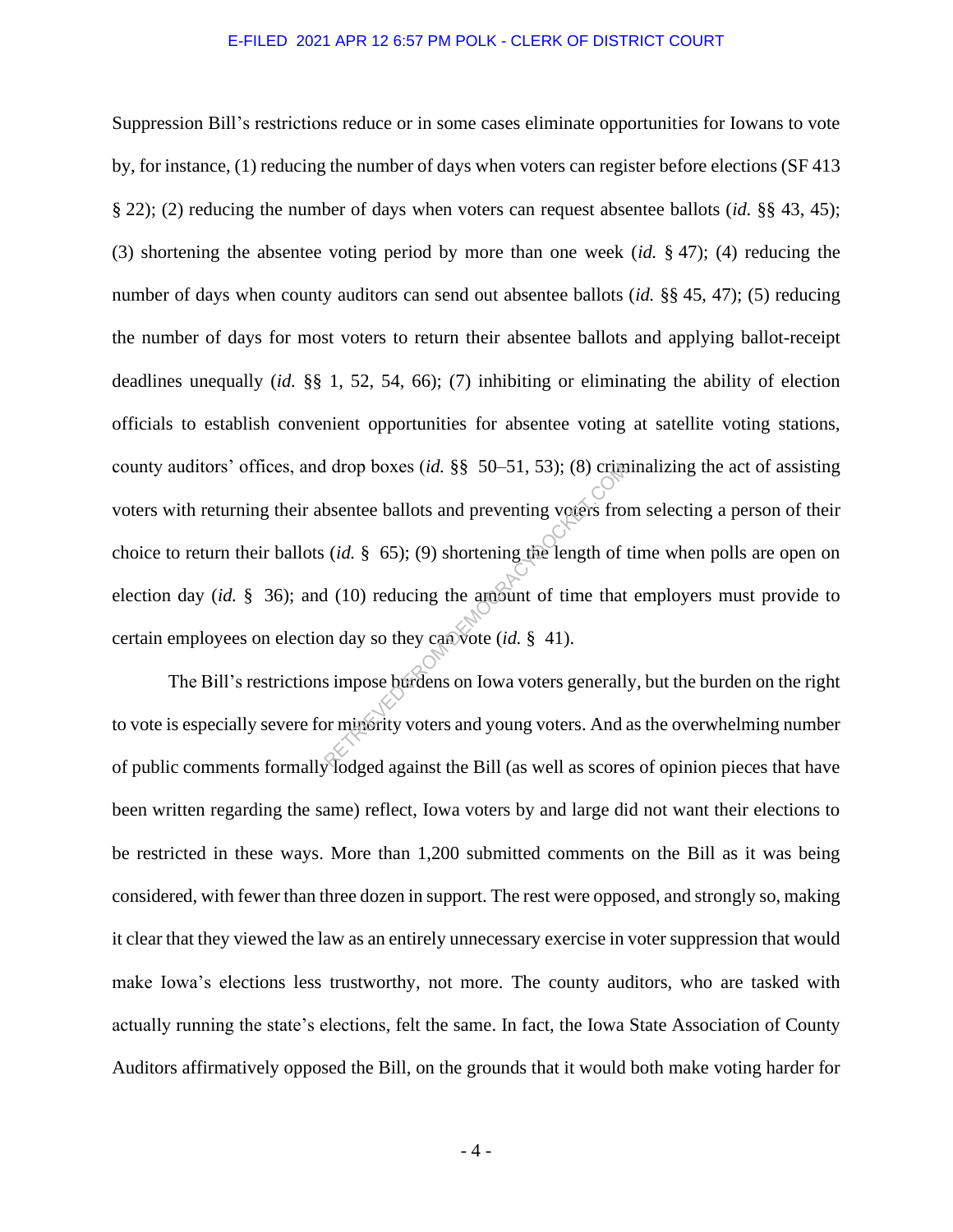lawful Iowa voters and make it harder for the auditors to administer elections. In other words, instead of restoring faith in the integrity of Iowa's elections, the Voter Suppression Bill does the opposite: it unnecessarily burdens both voters (including some of the state's historically most vulnerable voters) and elections officials, broadly destroying confidence in the openness, accessibility, and fairness of the state's elections.

Plaintiff LULAC, a non-partisan, non-profit organization, is the largest and oldest Latino civil rights group in the country. There are more than 600 LULAC members in Iowa, and LULAC educates its members and constituents regarding participation in the electoral process. LULAC filed this lawsuit challenging unconstitutional Voter Suppression Bill the day after it was signed into law and seeks an injunction to prevent the Bill's enforcement in future elections. LULAC's members and constituents are among the Iowans most likely to be harmed by this Bill, and LULAC seeks to protect its members' rights as well as its own rights of free speech and assembly. g unconstitutional Voter Suppression Bat<br>
etion to prevent the Bill's enforcement in<br>
e among the Iowans most likely to be harr<br>
'rights as well as its own rights of free sp<br> **ARGUMENT**<br>
FROM DEMOCRACY<br>
The same as of righ

# **ARGUMENT**

### **I. Proposed Intervenors are not entitled to intervene as of right.**

The Republican Committees wish to participate in this action in order to keep the recently passed Voter Suppression Bill intact. But the mere desire to weigh in on an ongoing lawsuit or to enforce a law as written are insufficient to warrant intervention as of right. The Republican Committees fail to articulate how any protectible legal interest they might possess that would be impaired by an injunction of the Voter Suppression Bill, and there is no indication that the existing defendants, one of whom is a Republican official elected, will fail to adequately defend the Bill. Their request to intervene as of right should be denied.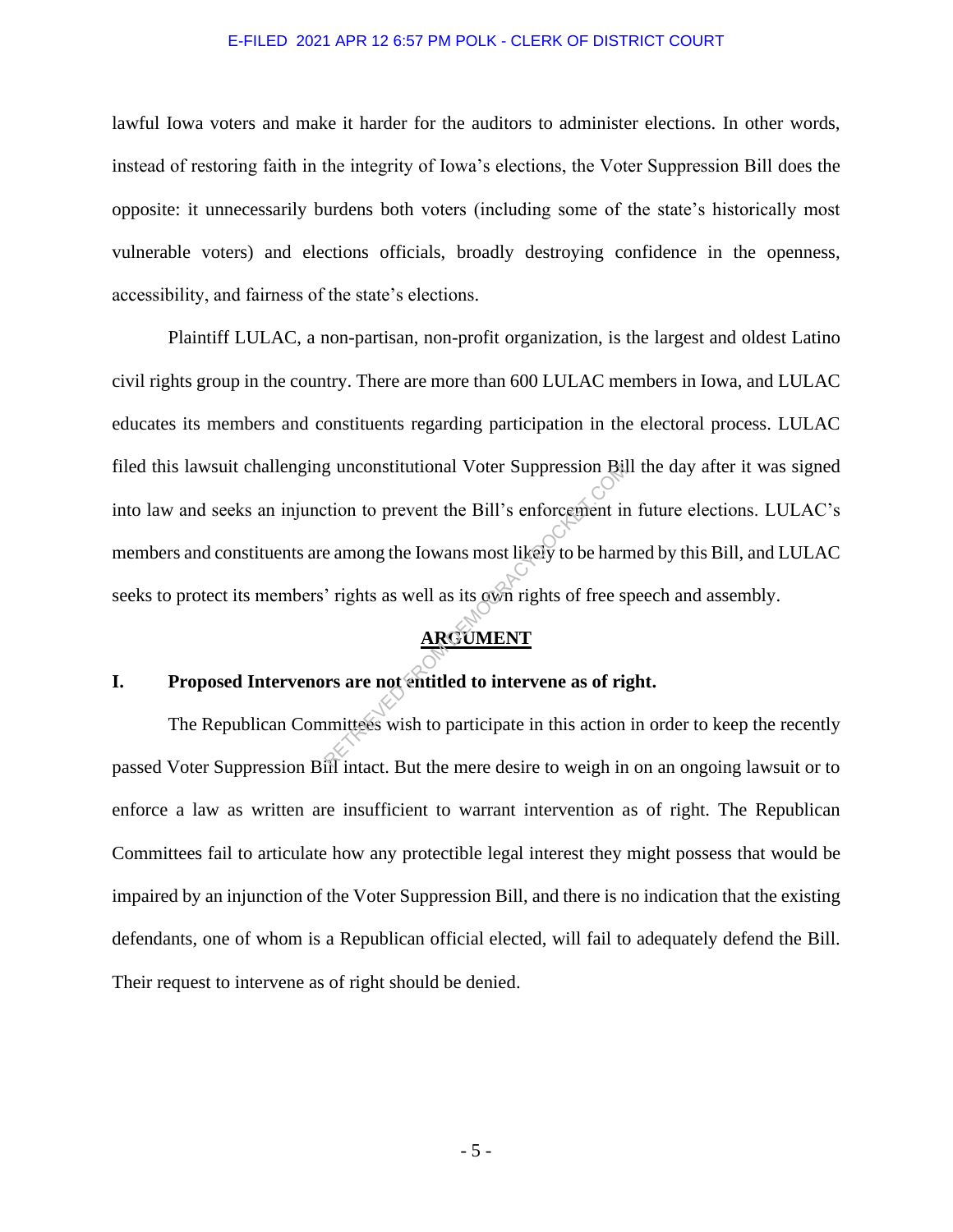### **A. Proposed Intervenors do not possess a directly affected legal interest sufficient to intervene as of right.**

Before a third party can intervene in an ongoing case, courts "must be certain that the applicant has asserted a legal right or liability that will be directly affected by the litigation." *In re H.N.B.*, 619 N.W.2d 340, 343 (Iowa 2000) (citing Iowa R. Civ. P. 75). The Iowa Rules of Civil Procedure authorize intervention as of right "[w]hen the applicant claims an interest relating to the property or transaction which is the subject of the action and the applicant is so situated that the disposition of the action may as a practical matter impair or impede the applicant's ability to protect that interest, unless the applicant's interest is adequately represented by existing parties." Iowa R. Civ. P. 1.407(1)(b) (emphasis added). An indirect, speculative, or remote interest, however, does not confer a right to intervene. *Id.*; *State ex rel. Miles v. Minar*, 540 N.W.2d 462, 465 (Iowa Ct. App. 1995) (citing Iowa R. Civ. P. 75).

While the Republican Committees assert that their interests are "plain," their motion fails to articulate anything other than conclusory statements and generalized grievances that are neither factually nor legally sufficient to meet their burden. Mot. to Intervene at 8. To be sure, ambiguous phrases referencing the "structure of the competitive environment" or "winning election or reelection" appear in the Republican Committees' motion, but they never get around to explaining *how* enjoining the Voter Suppression Bill and *returning to the pre-existing law* threatens their chances of "winning an election or reelection" or otherwise impairs their interests. The Republican Committees do not allege, for instance, that the pre-existing law was unconstitutional or that it impacted their supporters and candidates in any negative way. *See Shays v. Federal Election Commission*, 414 F.3d 76 (D.C. Cir. 2005) (allowing intervention to challenge *illegal* structuring of competitive environment); *Nader v. Federal Election Commission*, 725 F.3d 226, 228 (D.C. Cir. 2013) ("Injury from an '*illegally* structured' competitive environment can give rise to is added). An indirect, speculative, offer<br>ne. Id.; State ex rel. Miles v. Minar, 540<br>Civ. P. 75).<br>n Committees assert that their interests a<br>han conclusory statements and generalize<br>nt to meet their burden. Mot. to Interv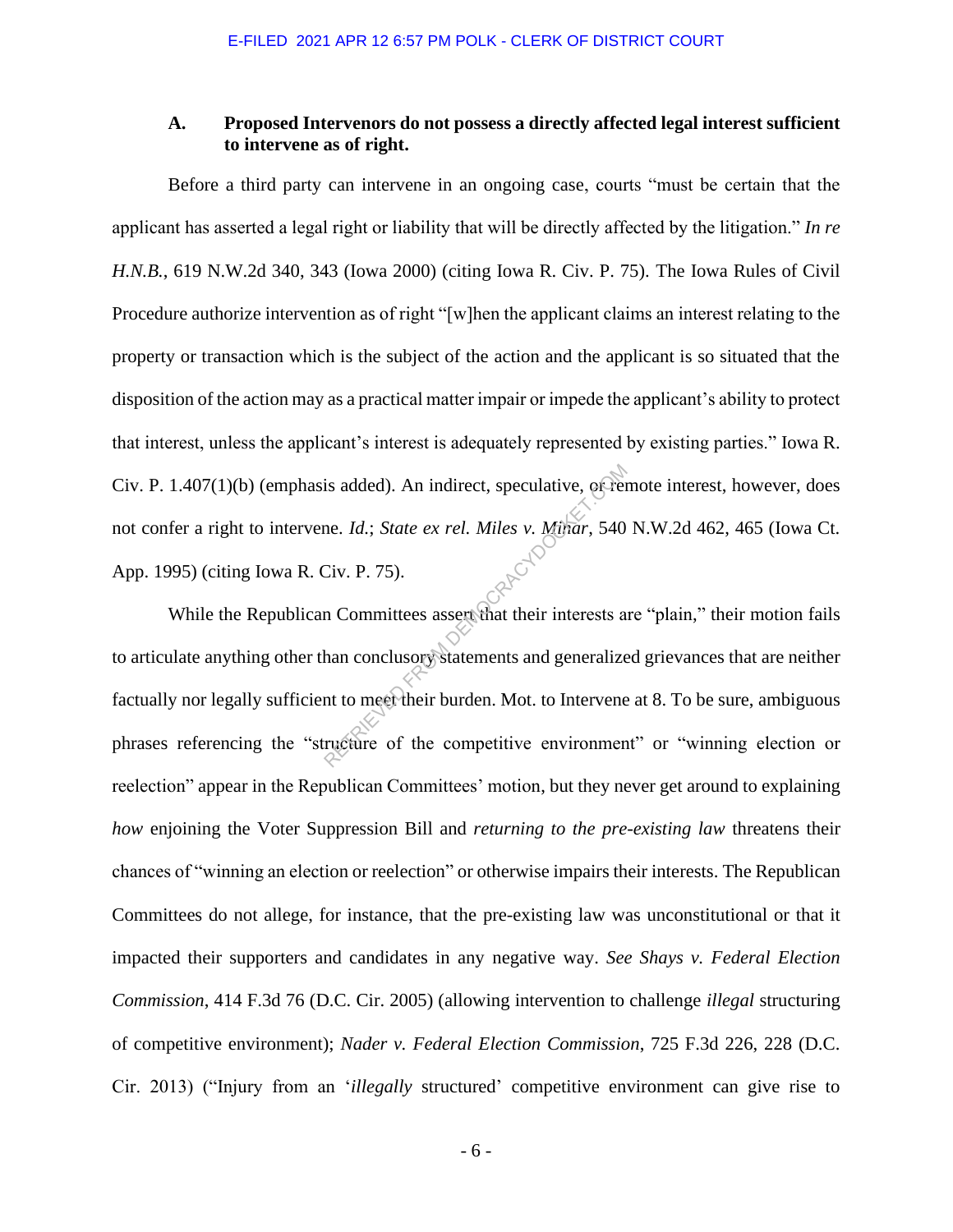competitor standing.") (emphasis added). Nor do they allege any disadvantage that would result if the Court were to grant LULAC's requested relief and enjoin the Voter Suppression Bill.

It is telling that the motion to intervene makes no serious attempt to explain how LULAC's legal challenge affects the Republican Committees' efforts to assist Republican candidates in winning elections. *See* Mot. to Intervene at 7-9. In the November 2020 election held under the preexisting law (to which this case would revert should Plaintiffs prevail), the Republican presidential candidate won 53.1% of the vote. Both of Iowa's U.S. Senators are Republicans. Countless other Republicans have been elected up and down the ticket in Iowa for as long as the state has been in existence. Republicans control the Iowa House, the Iowa Senate, and sit in the Governor's mansion. All of these office holders were elected under the provisions that pre-dated the Voter Suppression Bill—laws which LULAC's requested injunction would restore.

These realities significantly undermine the Republican Committees' boilerplate arguments for intervention. They contend, for instance, that the Bill would "impose a 180-degree turn on Iowa voting procedure" that would lead to "inevitable confusion" and disincentivize voters from casting their ballots, "forc[ing] [the Proposed Intervenors] to spend substantial resources informing Republican voters of the change." Mot. to Intervene at 10–11. But these assertions make no sense in this context, where the Bill at issue is only recently-enacted and has yet to be implemented in any election. If anything, it is the Voter Suppression Bill and its new slate of restrictions that create inevitable confusion as Iowans attempt to navigate the sea change in voting restrictions which the Republican Committees, for reasons they have not adequately explained, seek to defend. LULAC's requested injunction merely reverts back to the long-standing, pre-existing voting procedures to which Iowa voters are already accustomed. reflected under the provision bolders were elected under the provision<br>ch LULAC's requested injunction would<br>icantly undermine the Republican Comm<br>nd, for instance, that the Bill would "impo<br>d lead to "inevitable confusion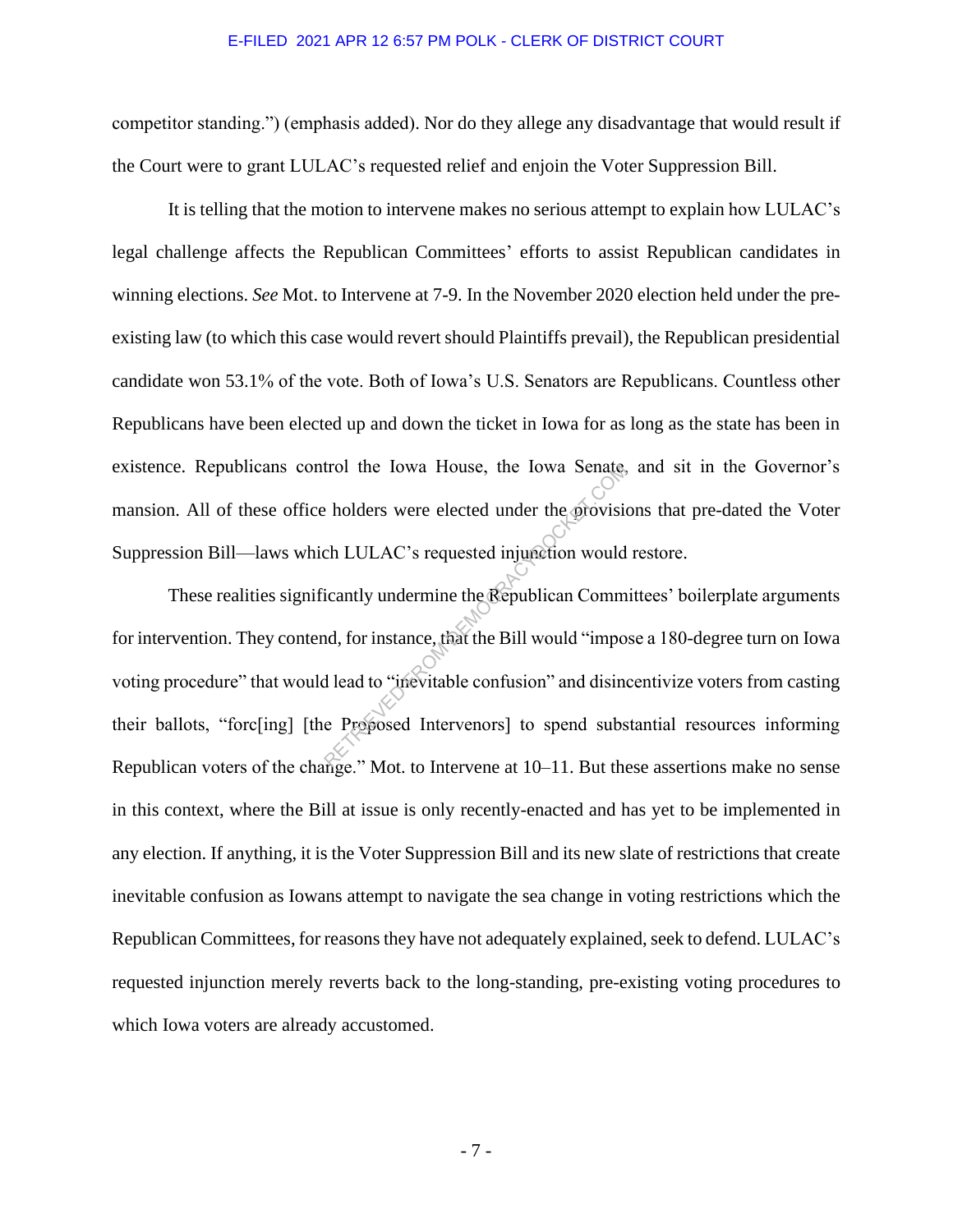Similarly, any expenditures the Republican Committees may incur in "informing Republican voters of the change" would not entitle them to participate in this lawsuit. Mot. to Intervene at 10. "General economic interests are not protectable and cannot serve as the basis for intervention" as of right *absent something more*. *United States v. Metro. St. Louis Sewer Dist.*, 569 F.3d 829, 839 (8th Cir. 2009). In most voting cases, the "something more" is that the diversion of resources is necessary to protect their voters against undue burdens or even disenfranchisement. The Voter Suppression Bill, however, is more restrictive than its predecessor and offers fewer opportunities for voting; an injunction would benefit all voters, including the Republican Committees' supporters. Those who cast their ballots while erroneously believing that the Voter Suppression Bill was still in place *would be no worse off*. Republican Committees may find it beneficial to inform voters of expanded opportunities to participate in the political process; but they fail to explain how their efforts to take advantage of expanded voting opportunities impairs their legal interests. Mot. to Intervene at 9 (stating that they will need to "divert substantial resources" to "deal with the adverse impacts" of voting without the restrictions in place but not articulating how or why); *cf. Bognet v. Sec'y of Commonwealth of Pa.*, 980 F.3d 336, 351 (3d Cir. 2020) (holding Republican candidate lacked standing by failing, among other reasons, to explain how counting more votes "would lead to a less competitive race"); *Wise v. Circosta*, 978 F.3d 93, 100 (4th Cir. 2020) (en banc) (noting, in rejecting challenge by RNC, NRSC, and NRCC to settlement extending ballot receipt deadline to allow more people to vote, that "in a sharp departure from the ordinary voting-rights lawsuit, *no one was hurt by this deadline extension*") (emphasis in original); *Donald J. Trump for President, Inc. v. Cegavske*, 488 F. Supp. 3d 993, 998-1003 (D. Nev. 2020) (holding presidential campaign, RNC, and Nevada Republican Party lacked standing to challenge Nevada law that would lead to counting of more votes). Sose who cast their ballots while errone<br>
a place *would be no worse off*. Republic<br>
of expanded opportunities to participate<br>
ir efforts to take advantage of expanded<br>
o Intervene at 9 (stating that they will<br>
adverse imp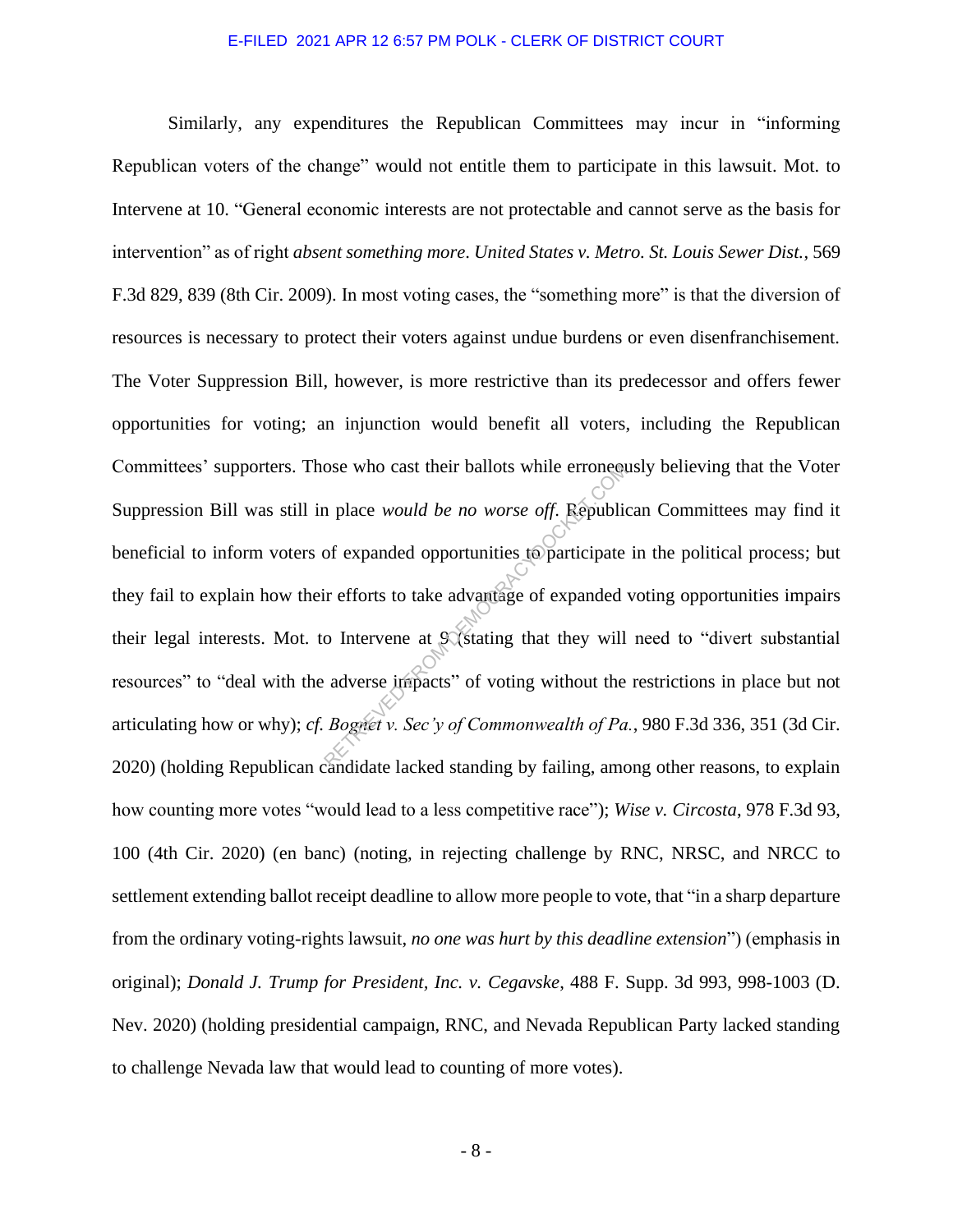Perhaps recognizing the absence of any non-generalized interest in enforcing an election law that has yet to be implemented, the Republican Committees string-cite cases in which courts granted intervention to political parties, ostensibly to suggest that their intervention here is a foregone conclusion. Not so. Just last year, the Republican Committees themselves—along with the Trump campaign—opposed the intervention of Democratic Party committees in two separate cases in Iowa involving the validity of absentee ballot forms distributed to voters; in both cases, the courts agreed with the Republican Committees that the Secretary of State adequately represented the Democratic Party's interests and that intervention would delay and complicate adjudication of the issue and denied intervention. *See* Order (Aug. 25, 2020), *Republican Nat'l Comm. v. Miller*, Linn County Case No. EQCV095986; Order (Aug. 27, 2020) *Republican Nat'l Comm. v. Weipert*, Johnson County Case No. CVCV081957. Elsewhere, courts around the country denied intervention by Republican Party committees in election law disputes when, like here, they failed to establish a right to intervene. *See e.g.*, *Chambers v. North Carolina*, No. 20-CVS-500124 (N.C. Sup. Ct. Sept. 3, 2020) (order denying Republican Committees' motion to intervene); *Common Cause Rhode Island v. Gorbea*, No. 1:20-cv-00318-MSM-LDA (D.R.I. July 28, 2020) (denying Republican National Committee and Rhode Island Republican Party's motion to intervene); *Mich. All. For Retired Americans v. Benson*, 20-000108-MM (Mich. Court of Claims, July 14, 2020); *Democracy N. Carolina v. N. Carolina State Bd. of Elections*, No. 1:20CV457, 2020 WL 6591397, at \*1 (M.D.N.C. June 24, 2020) (denying RNC, NRSC, NRCC, and North Carolina Republican Party's motion to intervene in voting rights case); *One Wis. Inst. Inc. v. Nichol*, 310 F.R.D. 394, 399 (W.D. Wis. 2015) (denying intervention to Republican officials and voters); *Am. Ass'n of People with Disabilities v. Herrera*, 257 F.R.D. 236, 259 (D.N.M. 2008) (denying intervention motions by Republican entities seeking to defend restrictive election law). d denied intervention. *See* Order (Aug.)<br>ty Case No. EQCV095986; Order (Aug.)<br>County Case No. CVCV081957. Elsewhere<br>blican Party committees in election law d<br>ntervene. *See e.g., Chambers v. North Ca*<br>20) (order denying R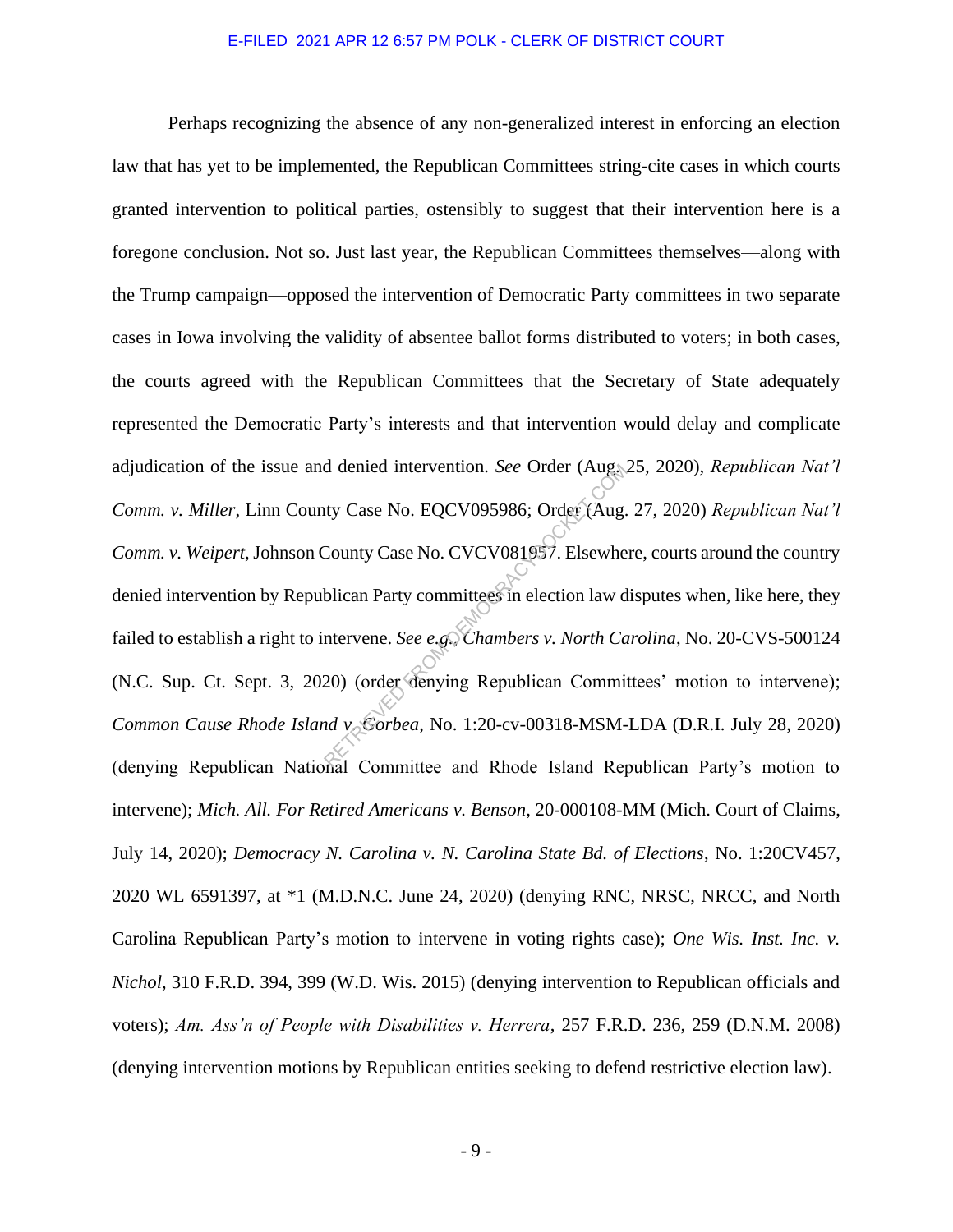While the Republican Committees identified some cases in which courts granted intervention to political parties, their citations do not tell the full story. When courts have allowed political parties to intervene, they have generally done so through *permissive* intervention, which, for the reasons discussed in section II, is unwarranted here. *See, e.g.*, *Ariz. Democratic Party v. Hobbs*, Doc. 60, No. 2:20-cv-01143-DLR (D. Ariz. June 26, 2020); *Swenson v. Bostelmann*, Doc. 38, No. 3:20-cv-459-wmc at 4 (W.D. Wis. June 23, 2020); *Nielsen v. DeSantis*, Doc. 101, No. 4:20-cv-236-RH (N.D. Fla. May 28, 2020); *Priorities USA v. Nessel*, 2020 WL 2615504, at \*5 (E.D. Mich. May 22, 2020); *Thomas v. Andino*, 2020 WL 2306615, at \*4 (D.S.C. May 8, 2020); *Democratic Nat'l Comm. v. Bostelmann*, 2020 WL 1505640, at\*5 (W.D. Wis. Mar. 28, 2020). And some of the motions to intervene cited by the Republican Committees were unopposed. *E.g.*, *Edwards v. Vos*, Doc. 27, No.3: 20-cv-340-wmc (W.D. Wis. June 23, 2020); *Lewis v. Knudson*, Doc. 63, No. 3:20-cv-284 (W.D. Wis. Mar. 31, 2020); *Gear v. Knudson*, Doc. 58, No. 3:20-cv-278 (W.D. Wis. Mar. 31, 2020). Bostelmann, 2020 WL 1505640, at\*5 (We<br>
ervene cited by the Republican Commi<br>
[0.3: 20-cv-340-wmc (W.D. Wis. June 2<br>
V.D. Wis. Mar. 31, 2020); *Gear v. Knudse*<br>
ferent conclusions reached by courts are<br>
publican Committees

In any event, the different conclusions reached by courts around the country undermine, rather than support, the Republican Committees' suggestion that courts should rubberstamp intervention by political parties when voting laws are at stake. Instead, each request and the party's asserted interests must be scrutinized to determine whether they meet the standards for intervention in the specific case before the court. Because the Republican Committees advance nothing more than generalized, vaguely-asserted interests in keeping the new law in place—without so much as an explanation of how the resolution of this lawsuit would disadvantage (or benefit) their supporters or impair their legal interests—they have not established a right to intervene.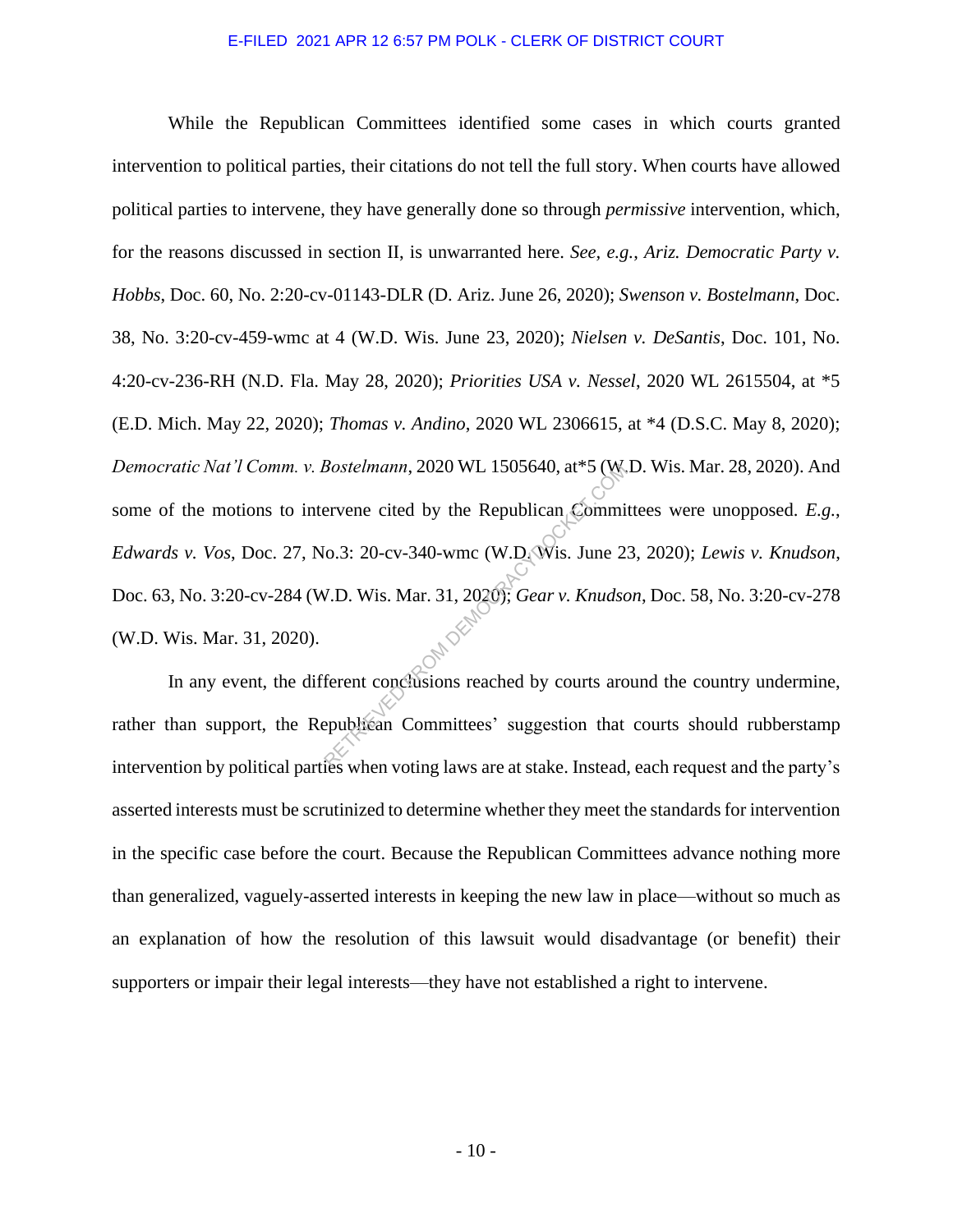### **B. Secretary Pate and Attorney General Miller adequately represent any directly affected legal interest Proposed Intervenors may have.**

Even if the Republican Committees had established a directly affected legal interest in this lawsuit, that interest is adequately represented by the Defendants with whom the Republican Committees share the same objective: to uphold the challenged laws. Iowa R. Civ. P. 1.407(4); *Varnum v. Brien*, No. CV5965, 2006 WL 4826212, \*10 (Iowa Dist. Aug. 09, 2006) (denying intervention as of right in part, recognizing a presumption of adequacy of representation when parties share the same ultimate objective). The doctrine of *parens patriae* "posits that, when a government entity is a party and the case concerns a matter of sovereign interest, the government is presumed adequately to represent the interests of the public." *Curry v. Regents of Univ. of Minnesota*, 167 F.3d 420, 423 (8th Cir. 1999).<sup>2</sup> This presumption can only be rebutted by a "strong showing of inadequate representation," for example, by showing that the intervenors' interest "cannot be subsumed within the public interest represented by the government entity." *Id.*  represent the interests of the public.<sup>97</sup> $\overline{C}$ <br>3 (8th Cir. 1999).<sup>2</sup> This presumption can essentation," for example by showing the public interest represented by the gouinttees have made no such showing. The of Republ

The Republican Committees have made no such showing. They simply note that they have an interest in the election of Republican candidates and (presumably) believe that the Voter Suppression Bill furthers that interest, but again, they make no attempt to explain how beyond conclusory assertions. Nor do they offer any support for their suggestion that the existing Defendants will not protect those interests by vigorously defending the Bill. Mot. to Intervene at 12-13. At best, the Republican Committees argue that theoretically Defendants' duties to all Iowa voters might conflict with the protection of the Republican Committees' specific interests whatever those may be. *Id.* at 13. This "purely conjectural conflict<sup>[]</sup> that potentially might arise

<sup>2</sup> Because Rule 1.407 tracks the language of Federal Rule of Civil Procedure 24, "federal authorities that construe and apply the federal rule are persuasive although not conclusive for similar construction and application of the Iowa rule." *In re K.P.*, 814 N.W.2d 623, 3 n.1 (Iowa Ct. App. 2012) (citations omitted).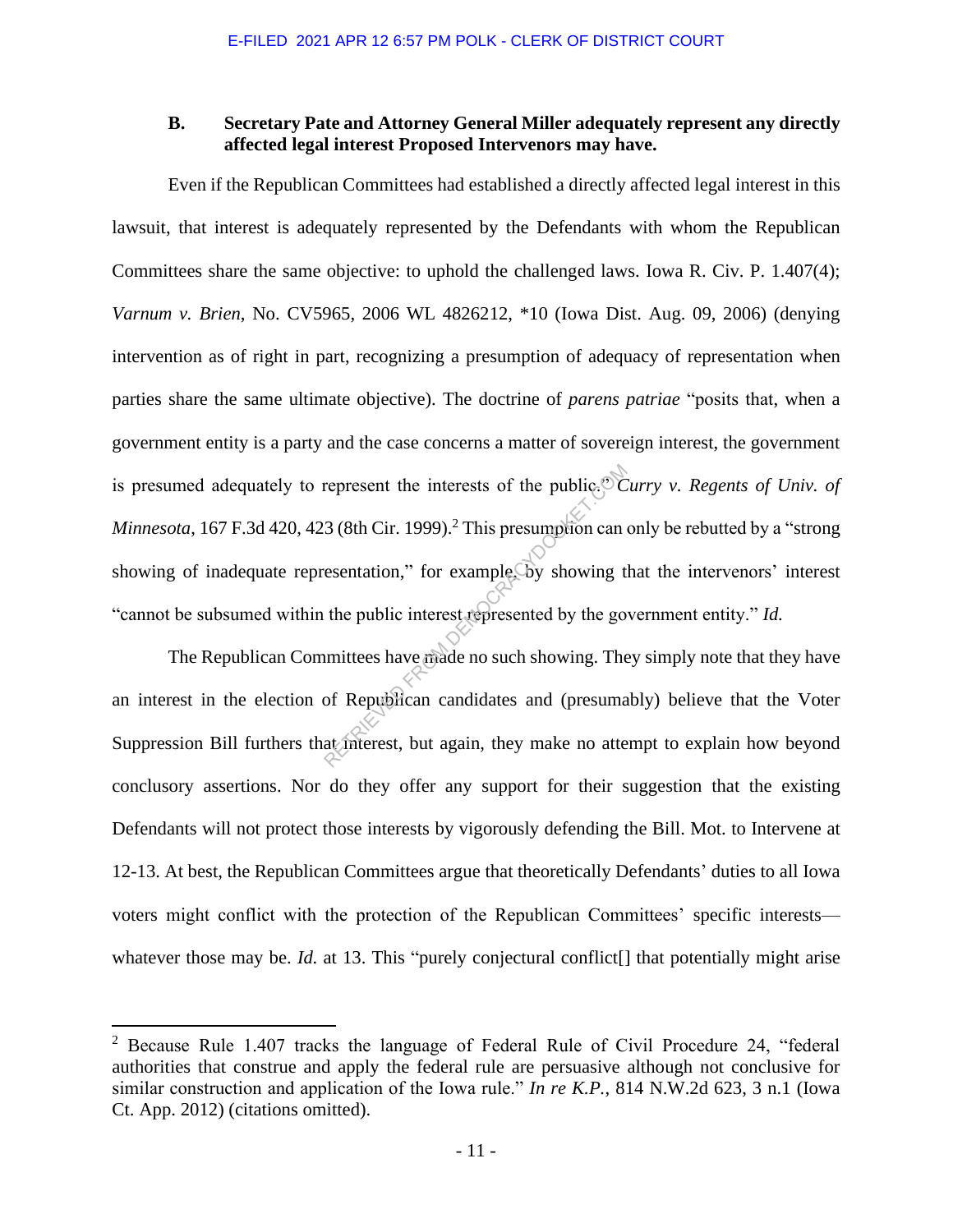from conflicting legal duties" is not enough to overcome the strong presumption in favor of the adequacy of government representation. *S. Dakota ex rel Barnett v. U.S. Dep't of Interior*, 317 F.3d 783, 786 (8th Cir. 2003). The Republican Committees must "set forth specific interests that only [they] can protect by intervening." *Id*. Because they have failed to do so, the Court should deny their motion to intervene as of right.

### **II. Proposed Intervenors' involvement in this case would prolong litigation proceedings and waste judicial resources.**

Although the court has discretion to grant permissive intervention "[w]hen an applicant's claim or defense and the main action have a question of law or fact in common," Iowa R. Civ. P. 1.407(2), the court also "shall consider whether the intervention will unduly delay or prejudice the adjudication of the rights of the original parties," *id.* The Republican Committees' involvement in this case will do just that—duplicate arguments, prolong litigation proceedings, and delay the adjudication of the rights of the original parties, all while failing to advance any interests that would assist the court in resolving this case differently. *See, e.g.*, Order (Aug. 25, 2020), *Republican Nat'l Comm. v. Miller*, Linn County Case No. EQCV095986 ("Intervention would delay the adjudication of the right of the original parties, as the assertions that presumably would be made by the proposed intervenors (as described in their Motion) go beyond the simple question presented by this action."); Order (Aug. 27, 2020), *Republican Nat'l Comm. v. Weipert*, Johnson County Case No. CVCV081957 (same); *Rants v. Vilsack*, No. CV 4838, 2003 WL 25802812, at \*16 (Iowa Dist. Oct. 14, 2003) (denying proposed intervention, finding it "will increase the costs and complexity of this case, the time and burdens imposed on the Court and the original parties, and will delay the prompt disposition of . . . the sole issue raised in Plaintiffs' Petition"). Il consider whether the intervention will use the original parties," *id*. The Republican duplicate arguments, prolong litigation of the original parties, all while failing to resolving this case differently. *See, e.g.*

As discussed above, the Republican Committees seek intervention to defend a law that existing parties, who are government entities, are required to defend. *See* Iowa Code § 13.2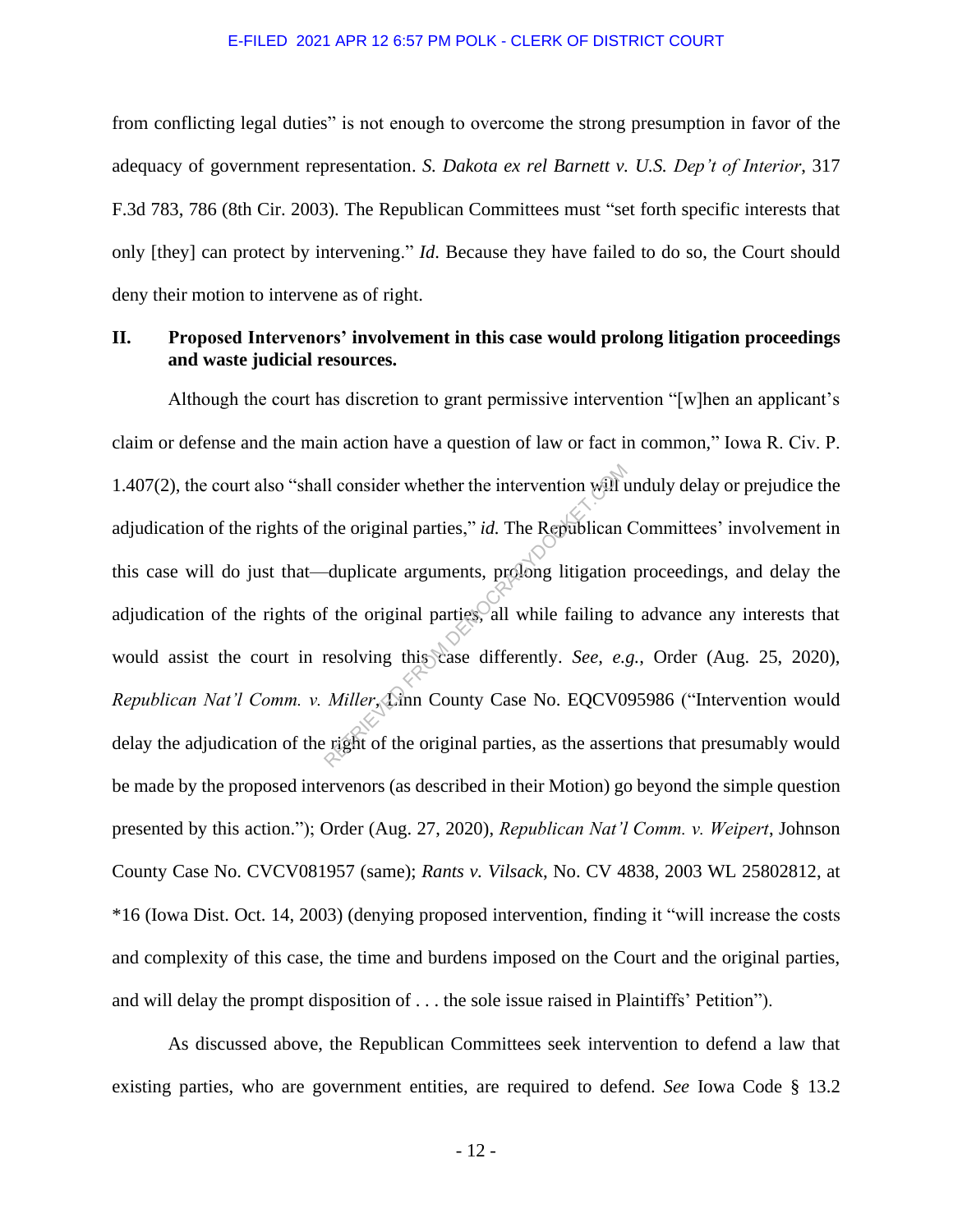(requiring the Attorney General to "defend all actions and proceedings brought . . . against any state officer in the officer's official capacity"); *see also Menominee Indian Tribe of Wisconsin v. Thompson*, 164 F.R.D. 672, 678 (W.D. Wis. 1996) ("When intervention of right is denied for the proposed intervenor's failure to overcome the presumption of adequate representation by the government, the case for permissive intervention disappears."). Courts have time and again denied permissive intervention when would-be intervenors bring nothing else to the table aside from a general desire to supplement an existing party's arguments. *See, e.g.*, *Barnett,* 317 F.3d at 787 (affirming denial of permissive intervention where intervenors interests would be "adequately protected" by the government); *Lacasa v. Townsley*, No. 12-22432-CIV-ZLOCH, 2012 WL 13069998, at \*2 (S.D. Fla. July 6, 2012) (denying permissive intervention where proposed intervenor's interest "will be adequately represented by the existing Defendant"); *League of Women Voters of Fla. v. Detzner*, 283 F.R.D. 687, 689 (N.D. Fla. 2012) (denying permissive intervention where the proposed intervenors sought only to defend "a statute and rule they had no right to have enacted in the first place" and "ha[d] no right to prevent others from conducting voterregistration drives" or "to make it harder for other qualified applicants to register to vote"); *see also Chambers*, No. 20-CVS-500124; *Common Cause Rhode Island*, No. 1:20-cv-00318-MSM-LDA; *Mich. All. For Retired Americans*, 20-000108-MM; *Democracy N. Carolina*, 2020 WL 6591397, at \*1; *One Wis. Inst. Inc.*, 310 F.R.D. at 399; *Am. Ass'n of People with Disabilities*, 257 F.R.D. at 259. ent); *Lacasa v. Townsley*, No. 12-224.<br>July 6, 2012) (denying permissive ir one adequately represented by the existing external external extends of the existing extends intervenors sought only to defend "and "hald no righ

Those same concerns counsel against intervention in this case given that the Republican Committees' motion fails to identify any claim, defense, or argument they would raise that is different than those that Defendants will likely assert, *supra at* I.A.; instead, the Republican Committees offer "more issues to decide [and] more discovery requests[,]" and the risk of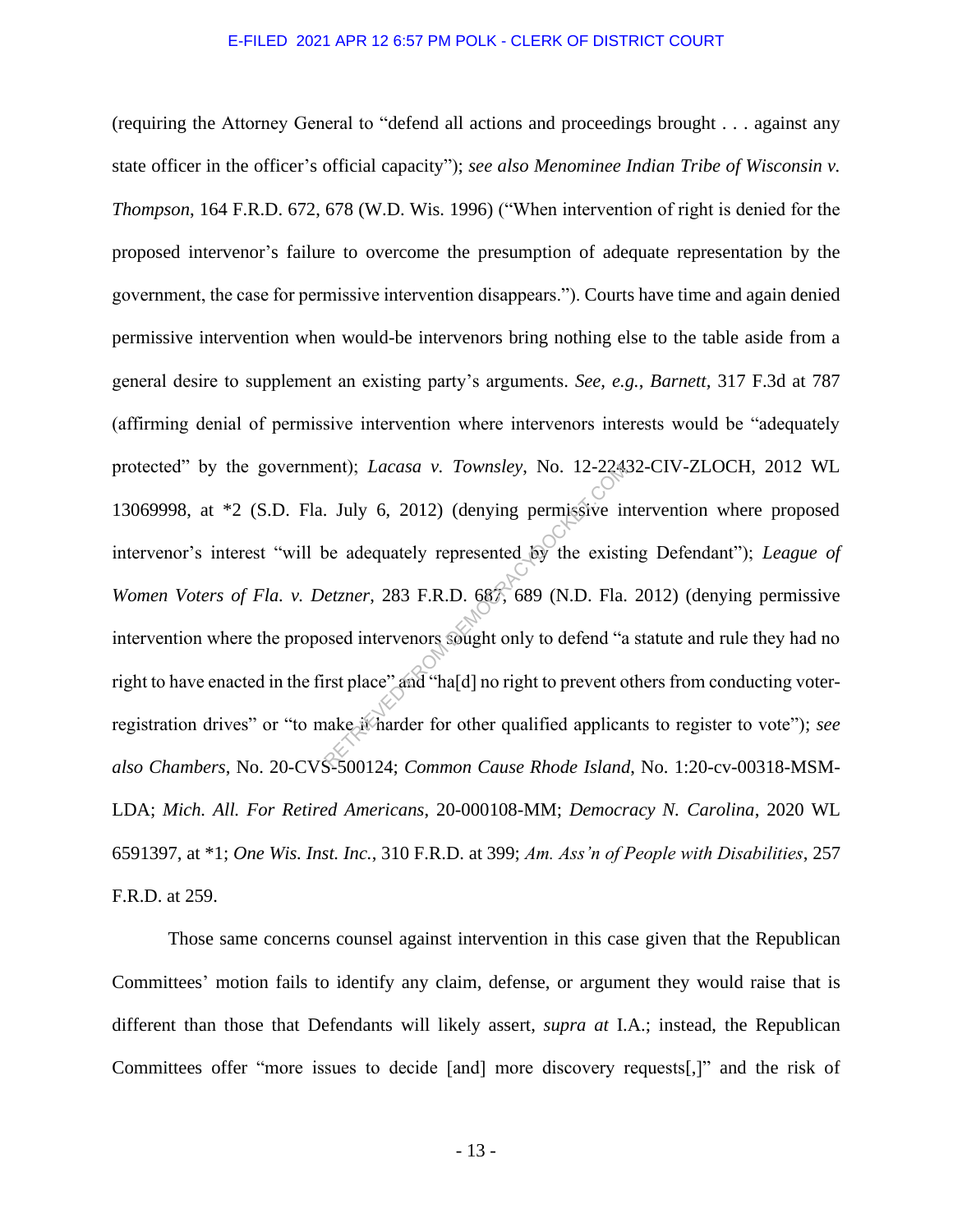multiplying litigation activities and costs at each stage. *South Carolina v. North Carolina*, 558 U.S. 256, 287 (2010) (Roberts, C.J., concurring in part and dissenting in part); *see also, e.g.*, *One Wis. Inst. Inc.*, 310 F.R.D. at 399 (denying permissive intervention to Republican officials and voters in voting rights case because "adding the proposed intervenors could unnecessarily complicate and delay all stages of this case: discovery, dispositive motions, and trial"); *Am. Ass'n of People with Disabilities*, 257 F.R.D. at 259 (same).

Stripped to its essence, the Republican Committees' request that they be permitted to enter this lawsuit for vaguely-defined partisan pursuits. That is not an adequate basis for intervention, whether as of right or permissively. *See One Wis. Inst., Inc. v. Nichol*, 310 F.R.D at 397 (holding intervention "is not designed to turn the courtroom into a forum for political actors who claim ownership of the laws that they pass."). The Court should deny the Republican Committees' motion. Search Returns Controller New York Checker<br>
d to turn the courtroom into a fortum for<br>
they pass."). The Court should deny they pass."). The Court should deny the<br>
CONCLUSION<br>
roposed Intervenors are not entitled to,<br>
se.

# **CONCLUSION**

For these reasons, Proposed Intervenors are not entitled to, and should not be granted, intervenor status in this case. Plaintiff respectfully requests this Court deny their Motion to Intervene.

Dated this 12th day of April, 2021.